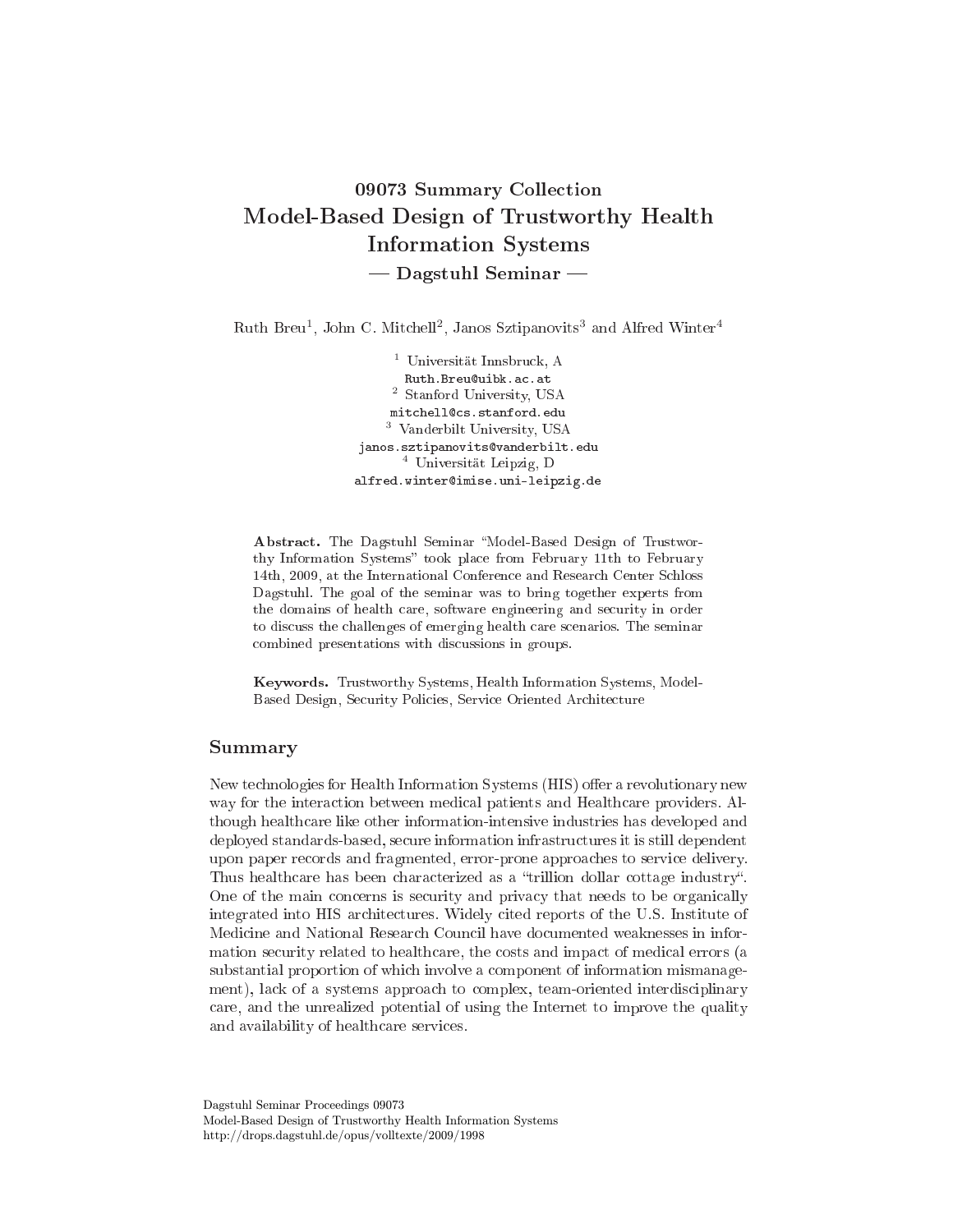#### How an Health Information Systems help?

Complementing the recognition of the weaknesses are three major drivers that push the healthcare industry towards radical change: (1) the dramatic inrease of geneti information and the opening opportunity to provide personalized healthcare, (2) the economic pressures to move healthcare from institutions toward homes, and (3) the rapidly in
reasing use of Internet and information appliances in society. This fundamental change will be enabled by advanced information te
hnology, in
luding ubiquitous ommuni
ation and sensing, extensive use of web portals as a central point of access for communication and documentation of health care efficiency. Quality of patient specificity will be a
hieved via extensive use of lini
al de
ision support systems ombined with automated event monitors.

#### What are the key challenges?

HIS shall support patients and also do
tors, nurses, paramedi
als and other health are providers in diagnosing, treating and supporting patients. Health are is not only a health but also a life and death issue. In this existential situation patients have to trust on caregivers and both patients and caregivers depend on the trustworthiness of the information systems used. Not only the highly deli
ate relation between aregivers and patients but also the data related to this situation need particular protection from misuse. But unfortunately privacy and security requirements are frequently expressed in vague, contradictory and complex laws and regulations; it is a major concern that requires new approaches in systems design. Trustworthy HIS need to provide effective, high quality support for providing the best care for patients but without compromising their privacy, security and safety.

#### How to solve these challenges?

End-to-end architecture modeling integrated with privacy and security models offer new opportunities for system designers and end users. Model-based approa
hes to HIS are investigated extensively in Europe and in the US. While initial results show promise, many fundamental problems remained unsolved, such as modeling of privacy and security policies, and verification of their consistency, and compliance to requirements. HIS requires new architectures that are sufficiently flexible to support personalized health care without causing harm and can be adapted to changing policies.

#### Goals and Expe
ted Results

The goal of this seminar was to help the omputer s
ien
e ommunity understanding the unique challenges of this field and offer insight for HIS developers in the state of the art in model-based design technologies. The objective was to understand the hallenges and promising approa
hes in HIS design as the intersection of five major areas: health information systems, model-based software and systems design, reliability, security and privacy science, enterprise information systems and legal policy. The seminar combined presentations with discussions in groups and in the plenary.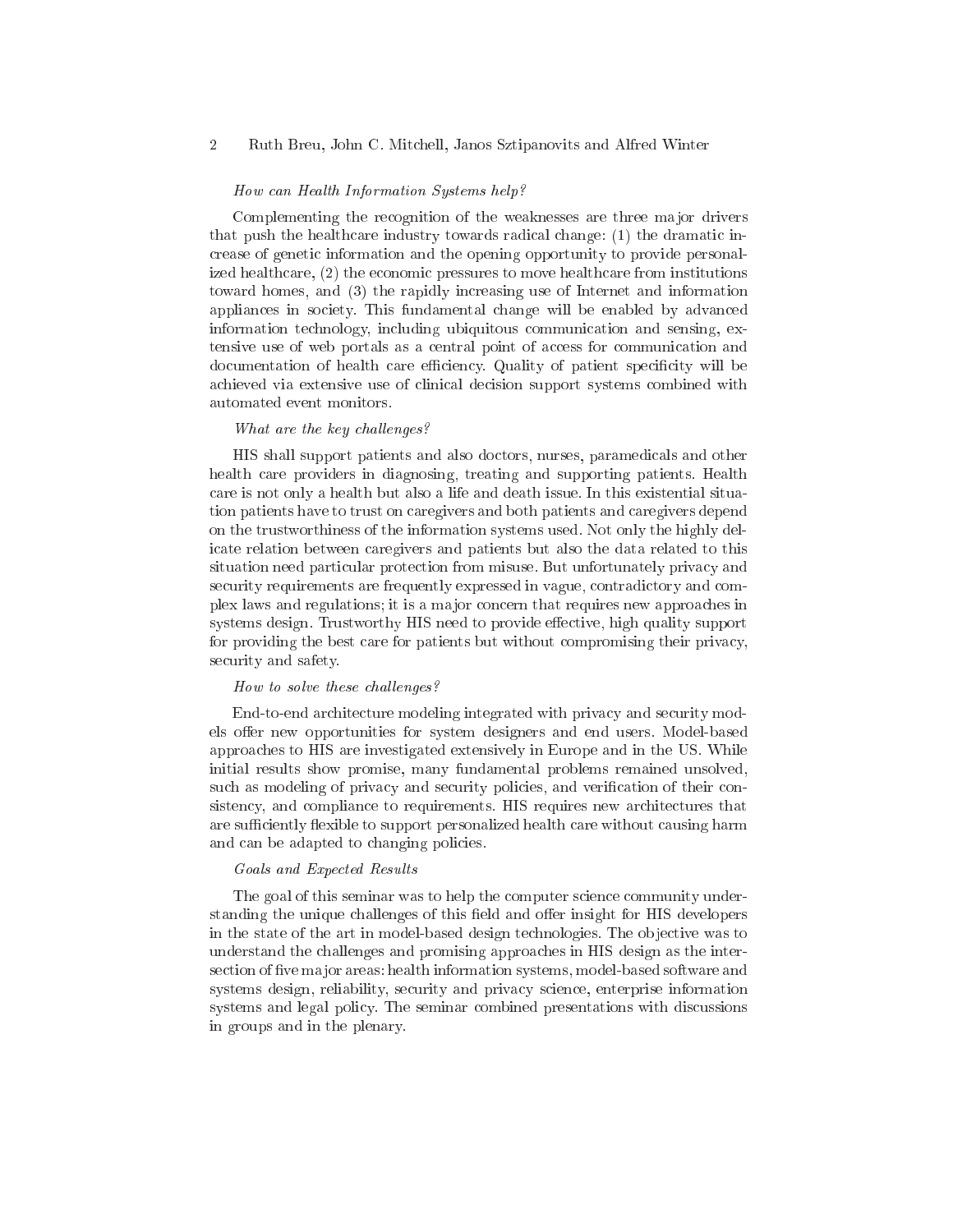## Design Aspects for Modular Surgical Assist Systems

Oliver Burgert (Universität Leipzig, DE)

The fields of Health Information Systems (HIS) and Computer Assisted Surgery (CAS) have developed rapidly in the last years. Nowadays, proprietary systems of different vendors are used for preoperative planning und intraoperative support. They partially integrate in the existing IT infrastru
ture (PACS, HIS), but the results of the performed a
tions are usually stored in proprietary formats. Furthermore, it is not possible to combine systems of different vendors to the needs of the hospital. a modular system architecture including a partial prototype implementation of a Therapy Imaging and Model Management System has been des
ribed. Afterwards, safety and se
urity issues have been dis
ussed.

## Collaborative Security - From Risk and Compliance to the Security Architecture

Ruth Breu, Michael Hafner, Frank Innerhofer-Oberperfler Resear
h Group Quality Engineering, University of Innsbru
k

Cooperation among stakeholders is a ma jor issue of the new generation of appli ations in health are. This ranges from information ex
hange between attending physicians, providing patients with health-related information to agile care with automated, patient-specific alerts. The challenges to such applications are manifold. In parti
ular, stri
t legal regulations and high requirements to se
urity are in conflict with the continuous evolution of these systems. Since the borderline between IT management (IT governan
e), system design and system operation almost disappears, tight integration of these a
tivities and a omprehensive approa
h to se
urity is vital.

In this contribution we present a set of core principles supporting collaborative se
urity. Collaborative se
urity aims at the ontinuous management of se
urity and omplian
e aspe
ts as a ooperative task of many stakeholders. In our approa
h models and meta models provide the ba
kbone for integrating different views and abstraction layers. The principles presented have been validated in the research project health@net in which a prototypic solution for a shared Electronic Health Record (EHR) has been developed as part of Austrian a
tivities to establish a national distributed EHR.

## Trustworthy health information systems - a user perspe
tive

Thomas Bürkle, Chair Medi
al Informati
s, University Erlangen-Nürnberg Jochen Kaiser, IT-Security Manager University Hospital Erlangen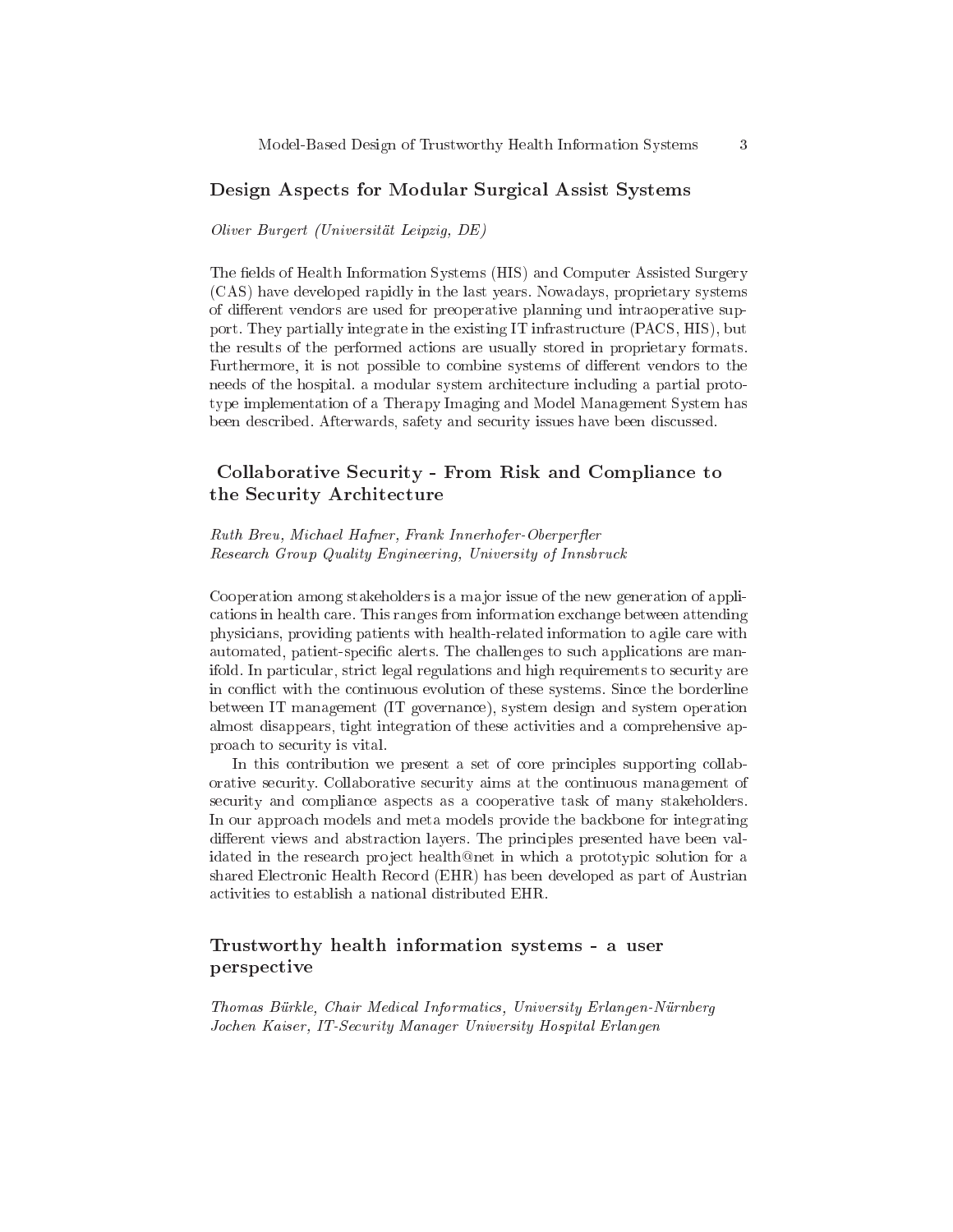It starts simply: Give the clinical staff an electronic data processing system which makes some things go easier. Let's assume for example that you introduce a patient data management system (PDMS) in an intensive care unit (ICU). Let's assume, the new PDMS which reflects a department specific electronic medical record (EMR) is well accepted. With the consequence that clinical staff su
h as physi
ians, nurses, physiotherapists are going to use the system. Great Ш

But now your trouble starts: All those staff members tend to believe immediately everything the omputer s
reen tells them. This ould be data gathered from different parts of the EMR which is condensed and presented in a summary table or graphic diagram. When your PDMS is most likely user configured, how do you guarantee that you did not miss items in these summaries? Are you able to create appropriate test cases to make sure everything has been configured correctly? Think of fluid balance sheets, but also of caloric balance sheets, electrolyte balance and potential catastrophic consequences e.g. in premature babies!

If you display data in these summaries whi
h is imported into the PDMS by interfa
e, e.g. lab values imported via HL7: Can you assure a reliable stream of information across different computer systems? Are you absolutely sure that no values are missing, e.g. serum electrolytes included when sent from the central lab system, but not accounted for when sent from the local blood gas analyser? Again it is essential that orre
t information is maintained!

Let's continue questioning: Assuming that your PDMS manages data export as well. The PDMS will then collect accounting data such as respirator hours, diagnoses, pro
edures and s
ore values for reimbursement purposes: Did you look inside the HL7 ORU export messages to confirm which amount of information is transmitted? ICD and ICPM codes will be transmitted fine, but additional free text diagnosis information collected in the PDMS is pretty likely to be lost in transfer.

And then, after a year of system use, the lini
ians want answers from the PDMS. So you install the statisti
s module from the same vendor. Did you ever check its results? Would you be able to confirm the data quality of those statistics? There is a proverb small lies -big lies-statistics. But your staff will rely on these statisti
s.

Assume you would like to support clinical practice with medical knowledge, e.g. drug information in the PDMS as an intera
tive help. Fine. But are you sure: Is this the correct and appropriate medical information? If you connect medi
al knowledge with patient data to build knowledge based fun
tions su
h as drug dosing advice: Do you "produce" a medical device? How do you prove that your knowledge based functions work correctly? What if not?

During installation you connected your PDMS with medical devices such as patient monitoring units and ventilators. Do you get a correct and timely readout of those parameters in the PDMS? Are you able to prove it? Every single value of 30 parameters delivered by an average ventilator? Try to catch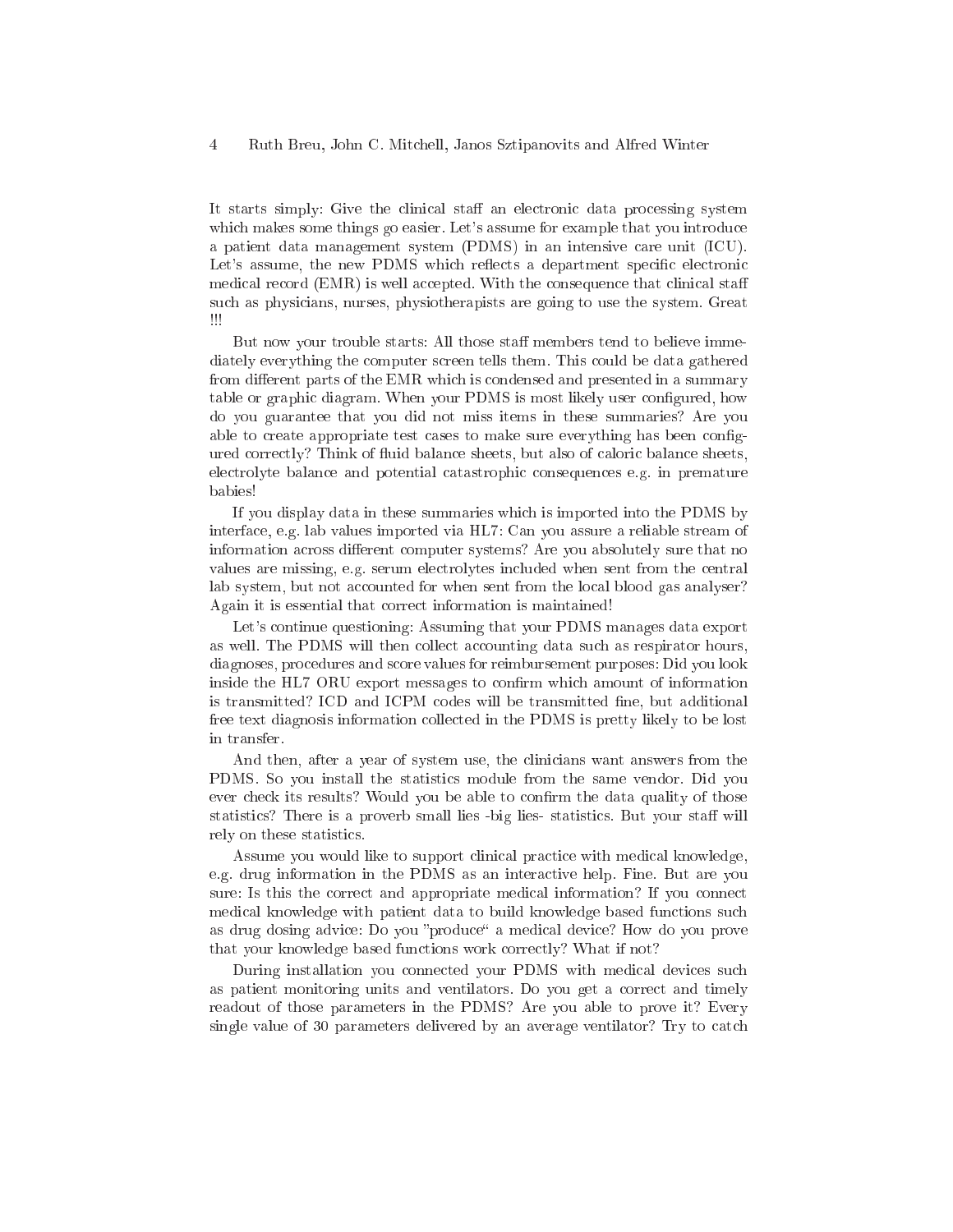a pulse depression in infants: It is shown on the monitor but often not in the PDMS. Or do you even find it difficult to identify from which patient the data omes? For example when medi
al devi
es are onne
ted to the LAN and moved between patients? And there is more trouble ahead: You connected the PDMS to a Medi
al Devi
e Network, e.g. to a monitoring network. Does the monitoring network work reliably? What happens if not? Do you really want monitoring data be transmitted via WLAN (offered by some vendors recently)? If so, how do you deal with data protection? How about the patch status of all the different computers which make the connection? Will you be able to patch the medical device network gateways, so that they are not affected by virus or other threats? Or do you run the risk that an internet worm may spread via unprotected medical devi
e networks throughout your hospital?

If so, do you have your own hospital medi
al te
hnology department? Or did you just outsour
e maintenan
e to the vendors? With how many vendors will you have to talk? Who is responsible? Does your IT se
urity manager know what to do? What is your experience when talking with the vendors? How quickly did they react?

Remember: There is no su
h thing as a bullet proof pie
e of software. Any non trivial software program annot be authenti
ated. Software testing results are a function of effort being used for the test.

Think about better risk management. Think about safety measures. Whi
h measure does the least damage and provides highest efficiency? Define responsible contact persons and appropriate checklists for medical devices. Catalogue your software produ
ts in terms of risk management.

## An Analysis-based Approach to Improving Medical Processes

#### Lori A. Clarke (Univ. of Massa
husetts - Amherst, US)

As has been widely reported in the news lately, medical errors are a major cause of death and suffering. In the University of Massachusetts Medical Safety Project, we are investigating if software engineering te
hnologies an be used to help reduce medical errors. Specifically, we are modeling medical processes, using the Little-JIL process definition language, and then analyzing these processes using a range of analysis te
hniques. Working with the UMASS S
hool of Nursing and the Baystate Medi
al Center, we are undertaking in-depth ase studies on error-prone and liferiti
al medi
al pro
esses. In many ways, these pro
esses are similar to complex, distributed systems in that they have many interacting, on
urrent threads and ex
eptional onditions frequently arise that must be arefully handled.

Analysis is a ornerstone of our approa
h. We believe that if the system is interesting enough to warrant being modeled, then the model is probably complex enough to warrant careful scrutiny by rigorous and automated analysis techniques. Without such scrutiny one should have serious concerns about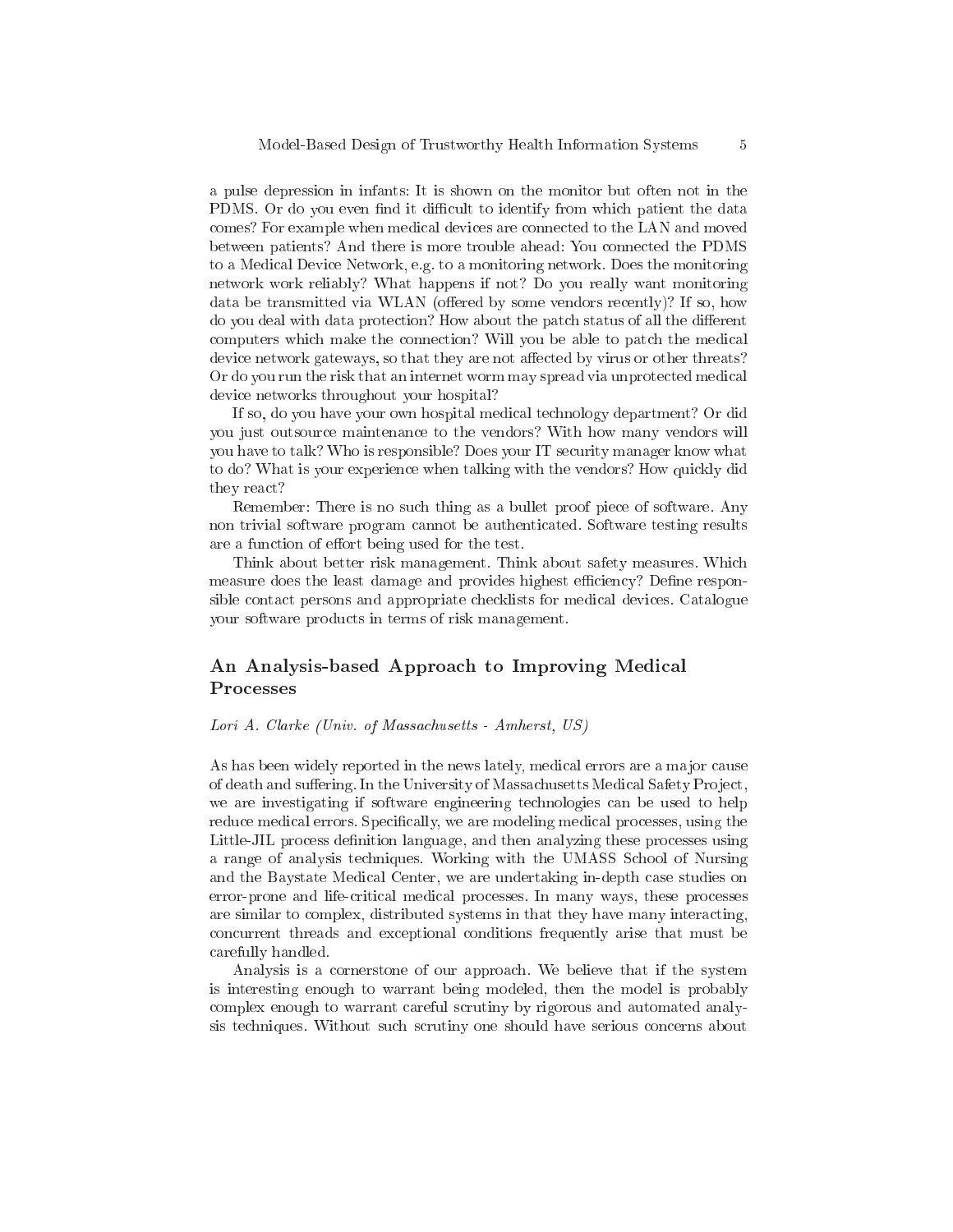the validity of the model and any de
isions made based on that model. Thus, to support rigorous analysis, the semanti
s of the modeling language must be formally and precisely defined. Moreover, the modeling language should provide rich semantic features, such as extensive support for concurrency, exception handling, and abstraction, in order to represent the medical processes accurately. Our experience suggests that these sorts of detailed and complex process models should be developed incrementally so that high-level, more-abstract views of the pro
ess an be validated before more-detailed models are developed. The s
ope and granularity of the model should be determined by the questions the model is intended to address. There is no doubt that detailed models require more effort to develop and maintain, but provide more definitive, in-depth feedback; in other words, there is no free lunch!

Since we are creating models on which to base decisions and further reasoning, it is incumbent upon us to work to make these models accurate enough to justify this trust. As the models are repeatedly validated using a range of analysis techniques, we increase our confidence in their accuracy. The analyses that we have been applying include finite-state verification to determine if all traces through a model adhere to properties that indi
ate the legal sequen
es of events, fault-tree analysis and failure mode and effects analysis to reveal vulnerabilities if steps in the pro
ess are not exe
uted appropriately, and dis
rete-event simulation to determine the aggregate behavior after a large number of traces have been exe
uted. These are by no means all the kinds of analyses that should be considered, but each of these provides distinctive kinds of feedback.

Our work has been quite satisfying in that the detailed pro
ess models and the analysis that we have applied have indeed discovered errors in actual medical pro
esses. Indeed every step in this approa
h, from pro
ess modeling, to property specification, to process model verification has led to the discovery of errors of one kind or another in the actual processes. Moreover, his project is succeeding in providing benefits to both healthcare and software engineering. The medical professionals involved have reported that this project has changed the way they view, describe, teach, evaluate, and improve their processes. Moreover, several serious problems have been uncovered and the medical processes have subsequently been improved. There have also been benefits to software engineering in that it has been ne
essary to enhan
e the te
hnologies we have used in ways that should also improve their effectiveness when applied to software systems. Moreover, we now have a new perspective on software development, particularly for human-intensive systems.

## Foundations of Privacy: Contextual Integrity, The Logic of Priva
y and Beyond

#### Anupam Datta (Carnegie Mellon University - Pittsburgh, US)

Organizations, such as businesses, non-profits, government agencies, hospitals, banks, and universities, olle
t and use personal information from a range of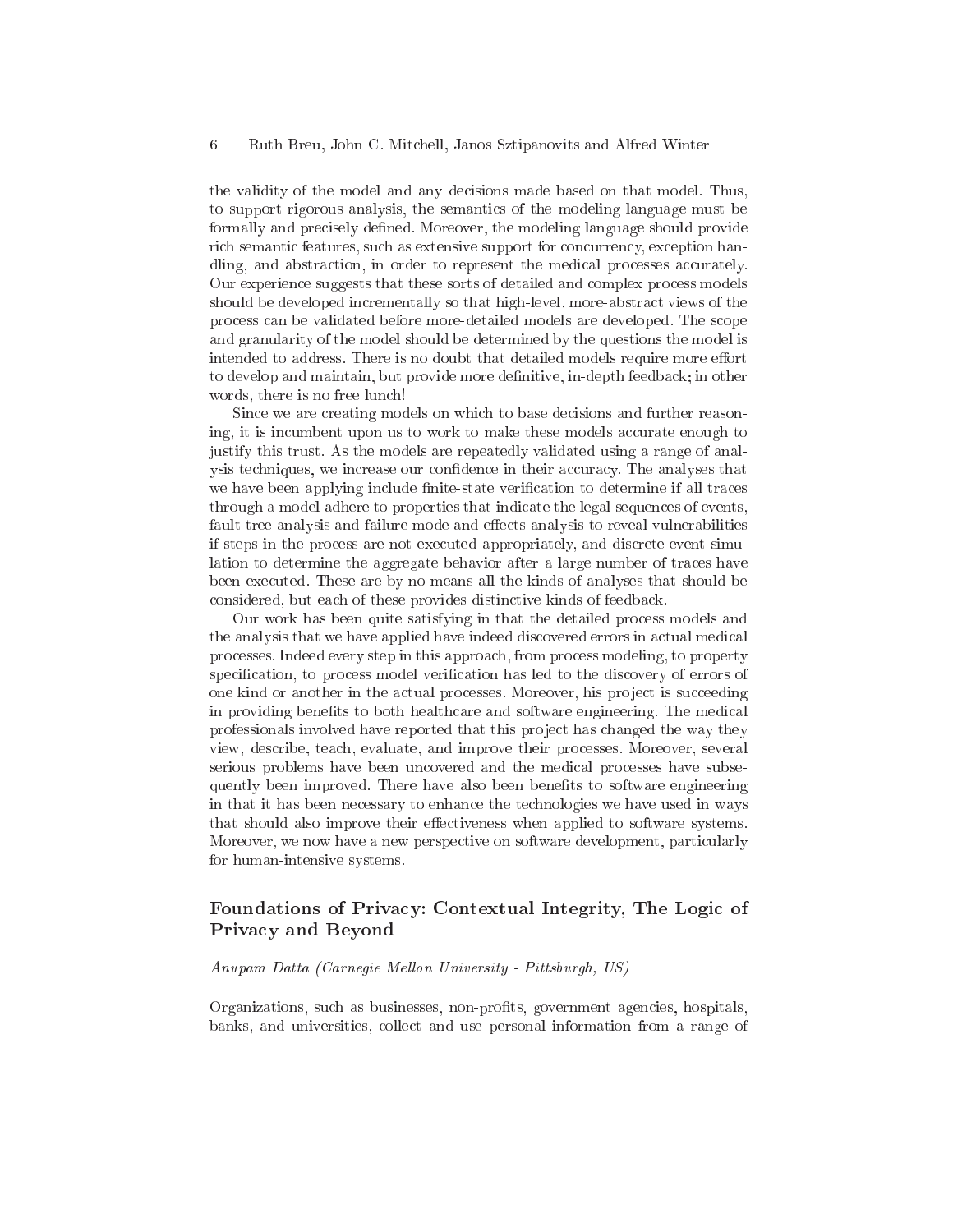sources, shared with specific expectations about how it will be managed and used. Accordingly, they must find ways to comply with expectations, which may be complex and varied, as well as with relevant privacy laws and regulations, while they minimize operational risk and carry out core functions of the organization efficiently and effectively.

This contribution reports report on a principled approach for expressing and enforcing privacy policies in complex organizational processes. The starting point of our work is "contextual integrity", a conceptual framework for understanding privacy expectations and their implications developed in the literature on law, public policy, and political philosophy. We formalize some aspects of contextual integrity in a logical framework for expressing norms of transmission of personal information. The technical approach is based on temporal logic with semantics defined over concurrent game structures. In comparison with access control and privacy policy frameworks such as RBAC, EPAL, and P3P, these norms focus on who personal information is about, how it is transmitted, and past and future actions by both the subject and the users of the information. Our logic is expressive enough to capture naturally many notions of privacy found in legislation, including those found in HIPAA, COPPA, and GLBA. In addition to privacy, we formalize a notion of "utility" that captures the goals of the organization, e.g. since a hospital's goal is to provide health care, certain flows of personal information are necessary. We also develop automated support for policy compliance, audit, and policy analysis.

While contextual integrity and its formalization focuses on personal information about individuals, privacy policies also refer to aggregate or anonymized information about groups of individuals. I will describe some of our ongoing work on integrating database privacy concepts into formal policy models and languages. Specifically, I will report on our experiences with formalizing and lifting differential privacy (a promising recent approach to database privacy) to reactive organizational processes.

## Specifying and Analyzing Workflows for Automated **Identification and Data Capture**

Carl Gunter (Univ. of Illinois - Urbana, US)

Humans use computers to carry out tasks that neither is able to do easily alone: humans provide eves, hands, and judgment while computers provide computation, networking, and storage. This symbiosis is especially evident in workflows where humans identify objects using bar codes or RFID tags and capture data about them for the computer. This Automated Identification and Data Capture (AIDC) is increasingly important in areas such as inventory systems and health care. Humans involved in AIDC follow simple rules and rely on the computer to catch mistakes; in complex situations this reliance can lead to mismatches between human workflows and system programming. In this talk we explore the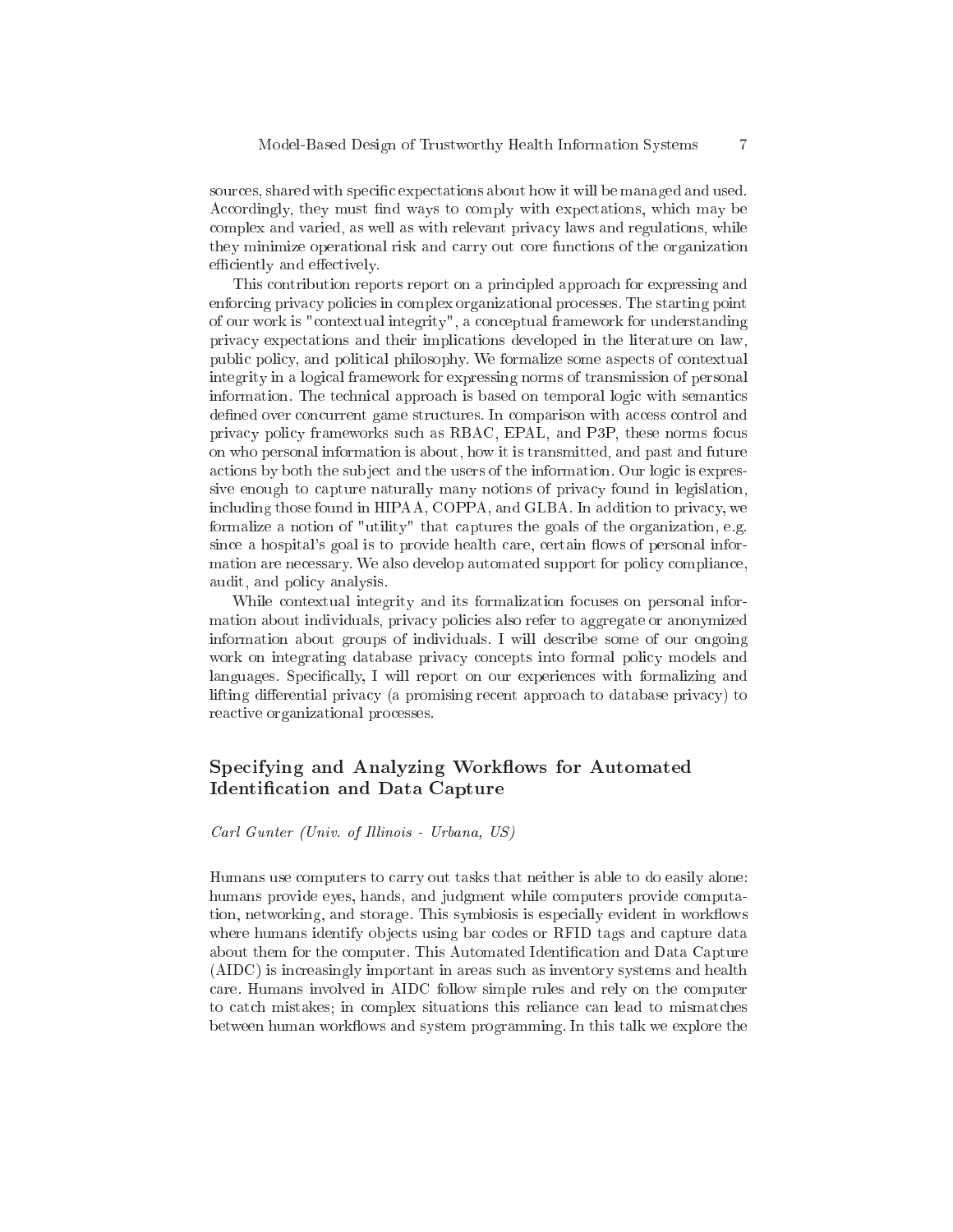design, implementation and formal modeling of AIDC for vital signs measurements in hospitals.

To this end we describe the design of a wireless mobile medical mediator device that mediates between identifications, measurements, and updates of Electronic Health Records (EHRs). We implement this as a system Med2 that uses PDAs equipped with Bluetooth, WiFi, and RFID wireless apabilities. Using Communicating Sequential Processes (CSP) we jointly specify workflow and omputer system operations and provide a formal analysis of the prote
tions the system provides for user errors.

## Mobile Blood Donation Registration Service: Security and Privacy Issues

#### Patri
k Hung (University of Ontario, CA)

This seminar describes a case study of adopting Service Oriented Architecture (SOA) in the Hong Kong Red Cross to support blood transfusion servi
es. Every time a blood donor attends a donation enter, he/she must pro
eed through the registration process, requiring them to fill in the registration form, regardless of whether they are a first-time-donor. Based on some research studies, the registration process is a cumbersome and time consuming process which increases the drop-out rate of blood donors. The purposes of this research project are to optimize the pro
ess and minimize the drop-out rate of blood donors by using semantic rules. Using the Web 2.0 and semantic Web technologies, the system includes a novel service which supports the privacy access control and security, in prote
ting the donors's personal information provided throughout the blood donation pro
ess. The system is built on the mobile model of SOA and XML related security technologies. This seminar discusses the security and privacy issues of su
h a mobile servi
e. The system is urrently being tested and studied in the Hong Kong Red Cross blood donation center. In addition, an empirical study of technology adoption is also conducted at the site to test the usability and feasibility of such a system from the blood donors's perspectives.

#### Realize a trustworthy health information system

Christoph Isele (Siemens Medi
al Solutions - Berlin, DE)

For a dedicated application there could be a congruent context, that the manufacturer build the system according to the requirements of the heath professional and the department implements it according to the directive of the manufacturer. Be
ause features of data priva
y are part of the original requirements and the users and roles are manageable data privacy of the dedicated solution should be a
hieved.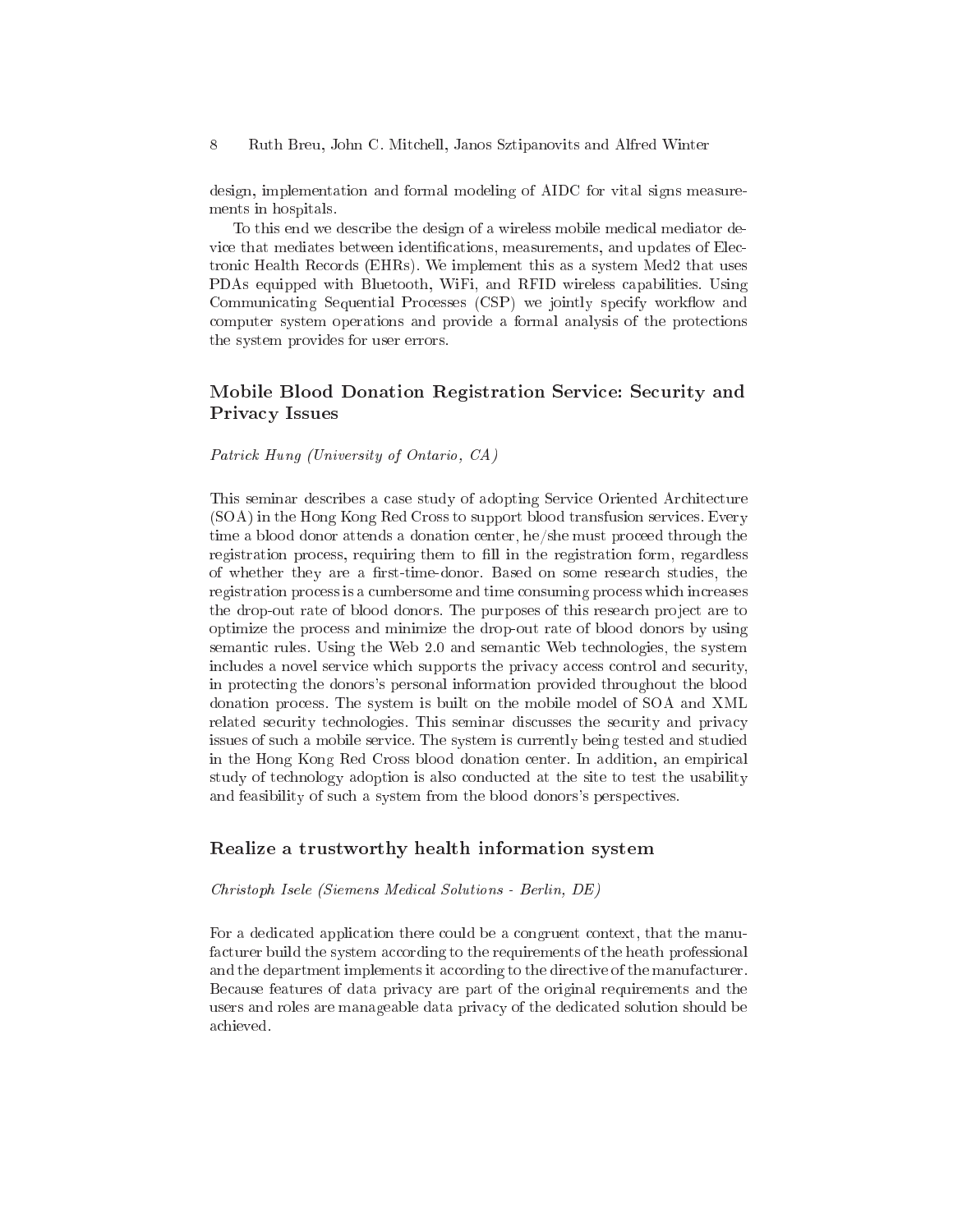For the integrating health systems like hospital information systems there are breaks in the ar
hite
ture. These systems olle
t and interpret information from different sources with different but non published models. By explicit customizing or interfacing of different systems they are realized on the site of the hospital and every instance is different from the 'guaranteed reference instance' of the manufacturer. Guidelines of the vendor and basic models of the communication standard an help to validate and test the reliability. But in real life it is too much effort for the most hospitals.

A sufficient policy usually is too complex for the administration, too much change in roles and rights in roles occur. So in practice the predictable profiles provide a midrange access, that could be extended in an emergency mode, but that is logged and can be tracked in case of miss use.

The problems of reliability and data privacy rise when the established routine is supplemented by new te
hnology and enhan
ed opportunities.

Dedi
ated systems integrated in an IP network with new interfa
es an be

Interpret data for decision support must have a much better support for interoperability than display information / do
uments. A suggestion has to be explained 'possible across the interface ?'

In a network of health information systems there should be some institution that can accept responsibility for the reliability of the communication paths and the data privacy. Otherwise there can be a clear stipulation about this between the participating institutions.

Existing health information systems are mostly realized by the institution (in projects including the vendors). The 'architect' in the solution needs support to build, operate and check the reliability and the data privacy of his information system. system. The contract of the contract of the contract of the contract of the contract of the contract of the contract of the contract of the contract of the contract of the contract of the contract of the contract of the co

Data privacy means always patient data and employee data.

## Electronic Identification and Process Management in Septi Patients

#### Jason Martin (Vanderbilt University School of Medicine, US)

Sepsis is a medical condition characterized by a systemic inflammatory response to an infection. The disease is common and occurs without gender, racial, or geographi boundaries. In the United States in 2001, approximately 750,000 ases of sepsis were reported, resulting in tens of thousands of deaths. Inpatient mortality rates remain unacceptably high despite advances in sepsis therapy and critical care. The Surviving Sepsis Campaign, a report of professional society guidelines for sepsis management, calls for various interventions. Effective implementation of these interventions is hallenging in the modern intensive are unit environment; many of the actions are conditional and time-sensitive. Recent evidence suggests that these interventions are more likely to be applied correctly, and in a timely manner, when administered as formal protocols. Protocolization of sepsis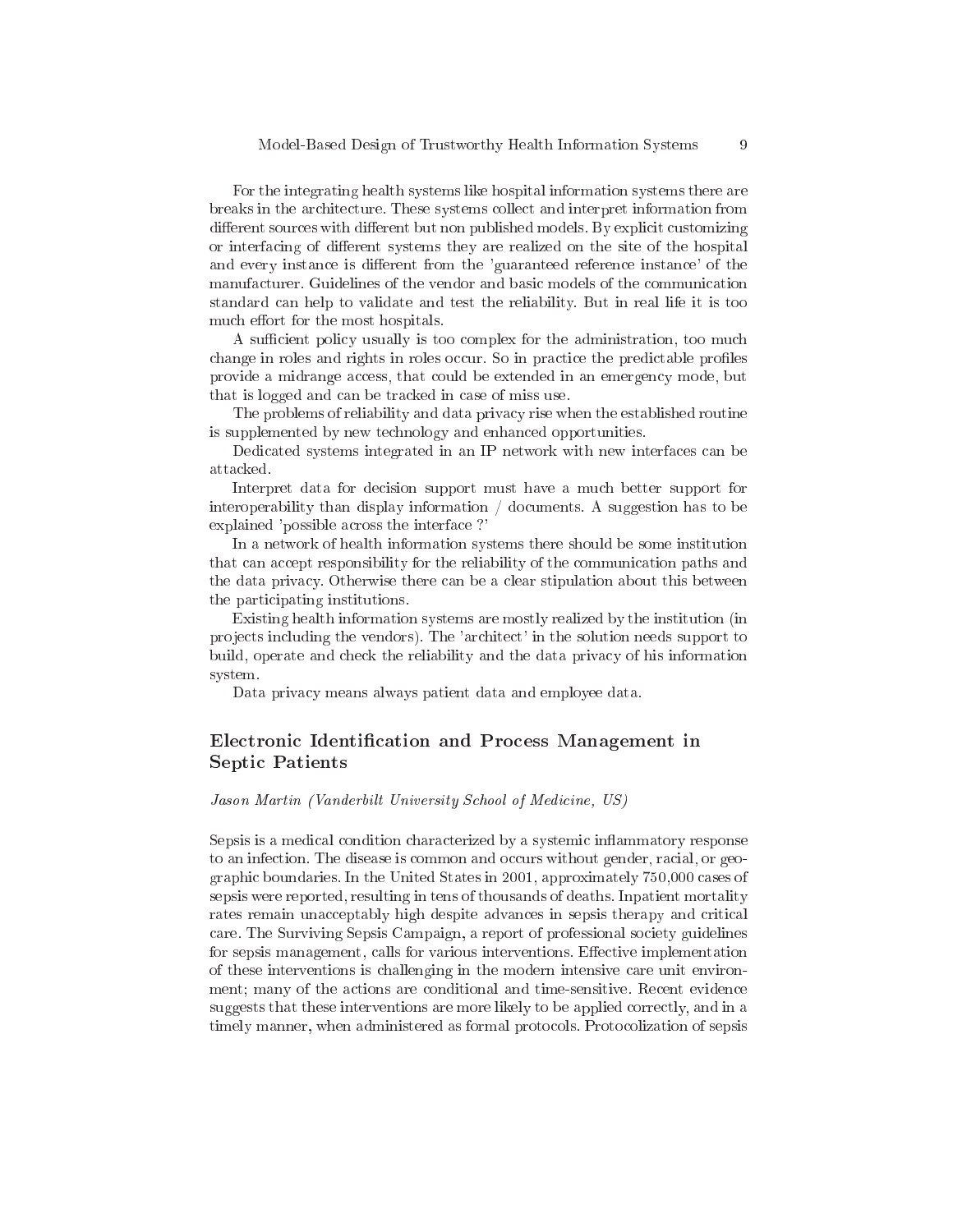management improves compliance with accepted standards of care, may shorten hospital stays (inpatient and intensive care), and may improve mortality.

In an effort to apply these accepted, evidence-based management practices to septic patients at Vanderbilt Medical Center in Nashville, Tennessee, we propose a sepsis a
tion plan that leverages Vanderbilt's extensive te
hnology infrastructure. Our specific aims are to 1) develop electronic tools to facilitate identification and treatment of septic patients, 2) deploy these electronic tools in Vanderbilt's Medi
al Intensive Care Unit and Surgi
al Intensive Care Unit, and 3) study the impa
t of these tools on omplian
e with standards of are and pertinent clinical outcomes. Our hypothesis is that automated identification and electronically-guided process management (protocol implementation) will facilitate greater omplian
e with ben
hmarks of quality are and improve various pertinent lini
al out
omes.

We are developing two novel applications. The first application aids in identification of septic patients. The disease onset can be subtle, and delays in therapy may result in adverse patient outcomes. Our application identifies patients with certain sepsis-associated vital sign and/or laboratory abnormalities, and it prompts physicians to evaluate the patient for sepsis. Once identified, a second application aids in process management. It provides real-time, dynamic, customizable, and evidence-based decision support at the point of care.

## Model-based Security Engineering and Applications to Health Information Systems

#### Jan Jürjens (Open University (UK) and Microsoft Research (Cambridge))

Health-care information systems are particularly security-critical. In order to make these applications secure, the security analysis has to be an integral part of the system design and IT management pro
ess for su
h systems.

This talk presents the experien
es and results from the se
urity analysis of the system architecture of the German Health Card, by making use of an approach to Model-based Security Engineering that is based on the UML extension UMLsec. The focus lies on the security mechanisms and security policies of the smart-card based ar
hite
ture whi
h were analyzed using the UMLse method and tools.

Main results of the talk in
lude a report on the employment of the UMLse method in an industrial health information systems context as well as indications of its benefits and limitations.

In particular, two potential security weaknesses were detected and counter measures dis
ussed.

The results indicate that it can be feasible to apply a model-based security analysis using UMLse to an industrial health information system like the German Health Card architecture, and that doing so can have concrete benefits (such as discovering potential weaknesses, and an increased confidence that no further vulnerabilities of the kind that were onsidered are present).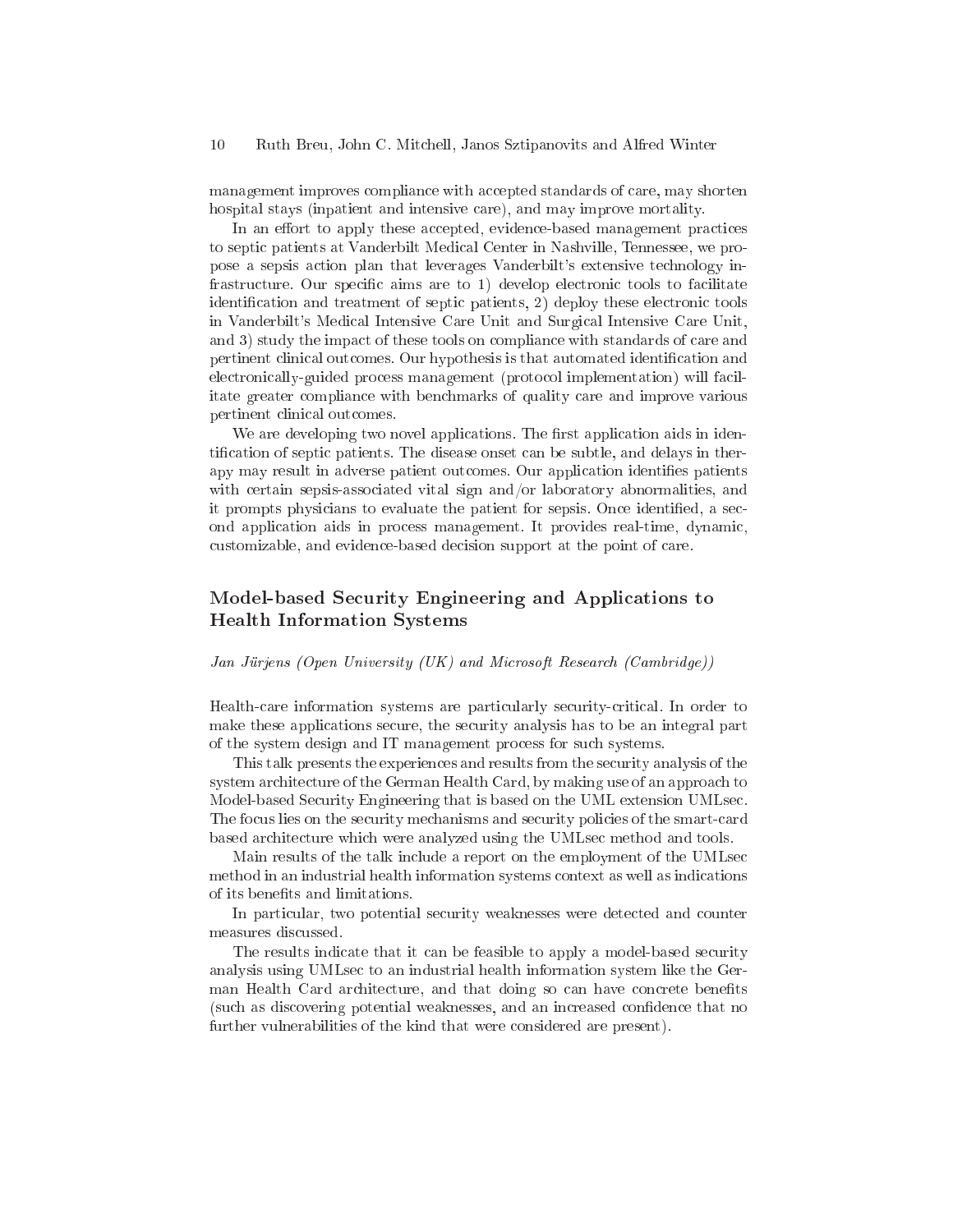## Automatic Detection of Policies from Electronic Medical Record Access Logs

Bradley Malin (Vanderbilt University, US)

Healthcare organizations (HCOs) are increasingly adopting clinical information systems for managing patients' ele
troni medi
al re
ords (EMRs). To support these a
tivities, various model-based software platforms, su
h as Vanderbilt's Model-Integrated Clini
al Information System (MICIS) have been proposed to assist in the rapid development and evaluation of formal systems based on servi
e oriented ar
hite
tures. At the same time, these systems have integrated robust privacy and security policy specification and validation languages, such as Stanford's logic based on contextual integrity. However, a significant remaining question is "what policies should be specified for data protection?" This question is difficult to address because healthcare environments are inherently dynamic, such that system have fuzzy underspecified rules, and both users and patients are onstantly moving in and out of the system. This paper des
ribes a software tool to automatically assist healthcare organizations (HCOs) in discovering and defining policies for access to their clinical information systems. The Healthare Organizational Network Extra
tion Toolkit (HORNET) is an organizationnonspecific Java-based program that mines an HCOs' EMR access logs to determine the underlying workflows and relationships in the system. HORNET performs this task by extracting a social network of users from the access logs and then generating asso
iation rules to indi
ate probabilities and strengths of asso
iations. The system is heavily optimized to handle large networks, su
h as intera
tions between thousands of are providers. HORNET leverages novel statisti
al me
hanisms, based on re
ipro
ity in networks, to dis
over relationships between users and rules a
ross a hospital's departments.

We evaluated HORNET with five months of access logs from the Vanderbilt University Medical Center. The sample started in January 2006 and included 9940 unique are providers and 350,889 unique patients, resulting in over 7.5 million access events. Our findings show that the network, at an individual level is highly volatile over time 82% of relationships no longer exist after 1 week and 90% no longer exist after 5 months. At a global level, though, the network remains stable, as we see a high degree of stability in our rules. We evaluated the rules for their existen
e and variability over time, in order to dis
over meaningful rules that can form the basis of defining what is normal for more advanced auditing. This duality quantifies the difficulty with which security administrators have in defining strict access policies and shows that a data mining approach can likely generate stable rules. We have successfully generated association rules which show logical and expected relationships as having high confidence and support. Our research demonstrates the feasibility of mining HCO access logs to discover underlying relationships and workflows in a dynamic setting.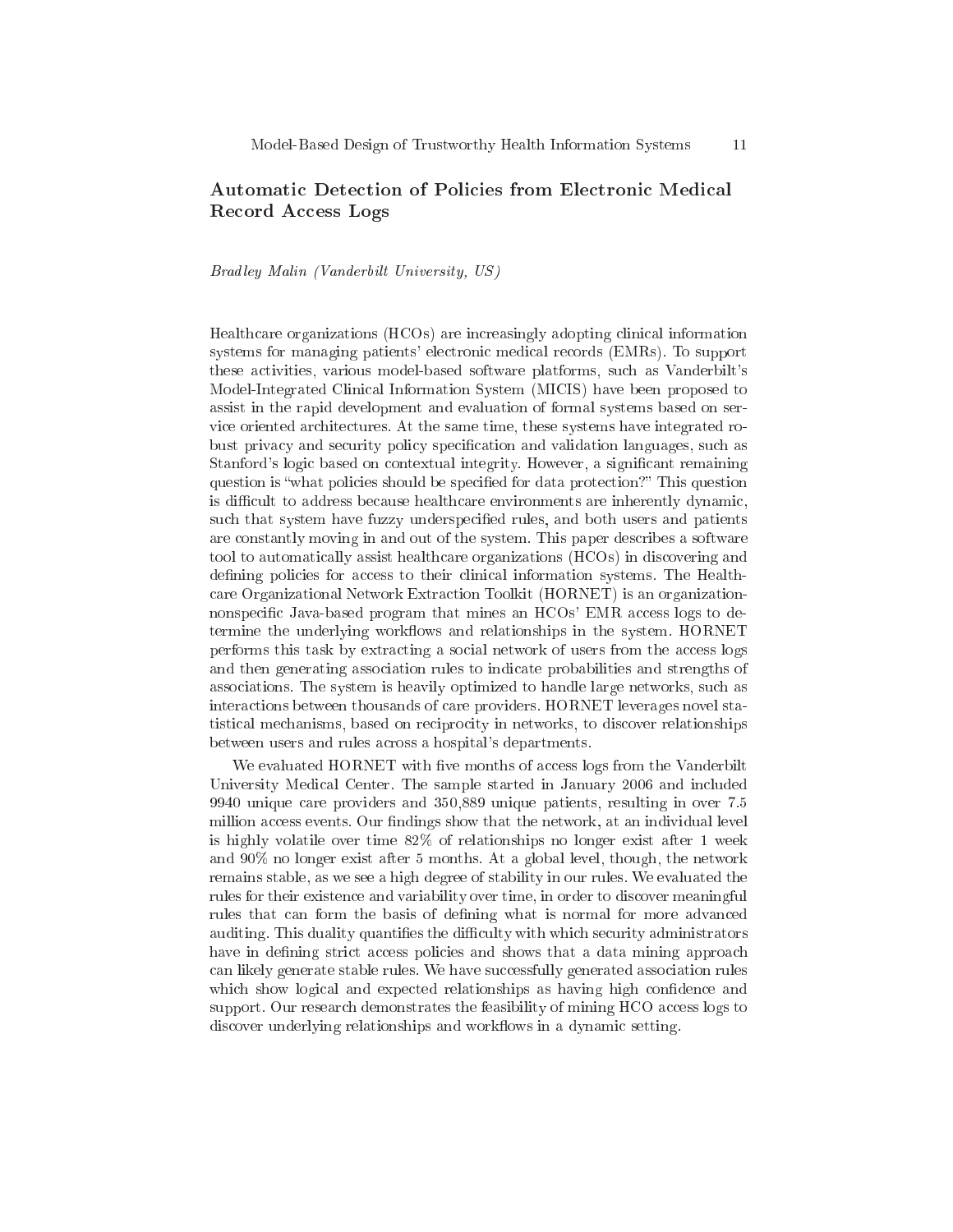## Security and Privacy in EHR and PHR systems

Lorenzo D. Martino (Purdue University, US)

This presentation analyses the impa
t of regulations, business and organizational factors on security and privacy in Electronic Health Record systems and Personal Health record systems. The presentation addresses both EHR systems and PHR systems. As to the former, we show the difficulty for healthcare organization to identify in an unumbigous way the health
are information to be prote
ted starting from the HIPAA regulation, as well as other impeding fa
 tors, such as conflicting state and federal regulations. From the technical point of view this requires to define a framework in which regulatory, business and organizational factors are dealt with at several level of abstractions and by different te
hni
al means. As to the PHR, end-user organizations advo
ate the right of the patients to control the security and privacy policies governing the access to their healthcare data. We propose a set of simple classifications of PHR systems which allow to understand the factors to be taken into account when evaluting some proposed technical reference architecture for PHR systems and the real possibilty of end-user control on security and privacy policies.

## Run-time Provision of Organizational Security Patterns for E-health

#### Fabio Massacci (Università di Trento, IT)

Patterns have been proposed in mainstream Software as best practices that apture knowledge of domain experts (se
urity and dependability in our ase) intended to be used at design time and they informally discuss how system omponents should intera
t.

In many e-health s
enarios (su
h as smart-homes for elderly patients) we need security patterns of completely different kinds:- we need to model humans in the pro
ess as they play a key role in the provision of the se
urity and dependability of the systems - we need to provision at run-time these patterns based on the organizational ontext.

An example of a run-time provision is the patient is sick so we must change the traditional method of authenti
ation for the entering the house and the emergen
y res
ue team must get in.

In this talk I'll present some of the ideas that srtaing form our high-level requirements engineering language for socio-technical systems based on the conepts of agents, trust, dependen
ies arrives to runtime exe
utable omponents pluggable to the appli
ation at runtine and repla
eable dynami
ally.

If time allows I'll present some videos of how the idea is implemented in a real smart-home for impared people.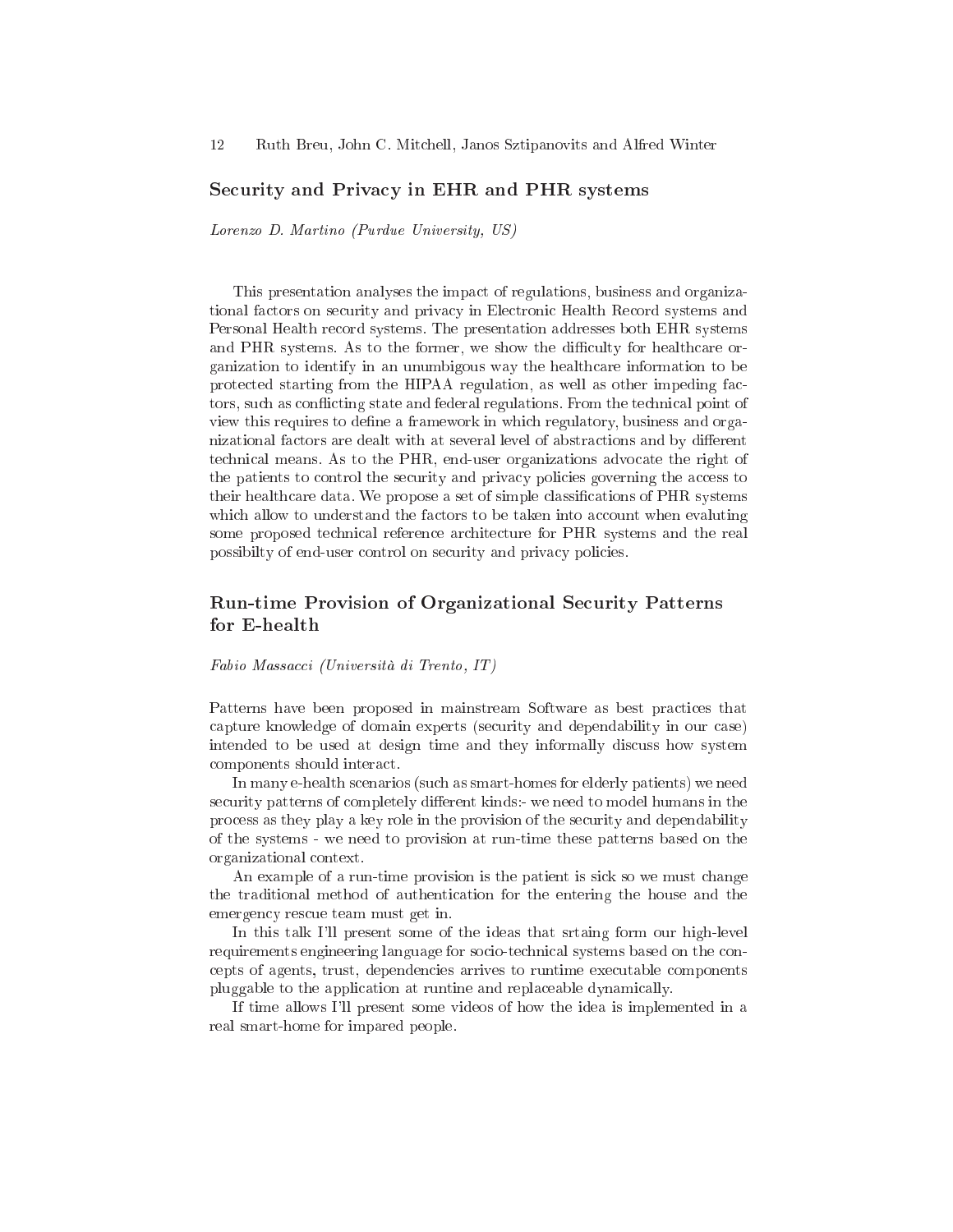## Medical information systems and privacy policy

#### John C. Mitchell (Stanford University, US)

Outline 1) Medical privacy problem: one part of a larger set of interesting challenges 2) Contextual integrity: a philosophical account of privacy, made precise 3) Workflow: an approach to privacy in context 4) HIPAA formalization: a sample effort to write down complex policy and use it in a prototype patient portal system

#### Precise Definition of Health Care Processes

#### Leon J. Osterweil (Univ. of Massa
husetts - Amherst, US)

I am particularly interested in the use of rigorous languages to define rigorously and precisely the processes by which health care is delivered. Our group's resear
h has indi
ated that these pro
esses are often very omplex. It has not been unusual to find that even the medical professionals who participate in performing these processes have been surprised at their complexity. The complexity of such pro
esses seems to lead to errors in their performan
e, and we believe that su
h errors are at least partially responsible for considerable excess cost, unnecessary pain and suffering, and in some cases even death. Thus, a primary purpose in defining health care processes precisely is to use them as a vehicle for helping their performers to understand their roles better and to seek way to improve the pro
esses (e.g. by removing pro
ess defe
ts). Thus, another ma jor goal of this research is assure that health care processes are defined sufficient well that the process definitions can be an adequate basis for effective analysis. Our group's work in applying a range of rigorous analysis approa
hes will be addressed in a ompanion statement (and presentation). But that work on analysis has emphasized the importance of using a strong, precise, well-defined language to define these pro
esses.

The process definition language that has been used as the basis for this work is Little-JIL, a language that provides su
h semanti features as ex
eption management, modularization, abstraction, concurrency control, and late binding of resources to tasks. Experience in using Little-JIL to define real health care processes, elicited from research colleagues at the Baystate Medical Center, Springfield, MA, USA, has indicated that these semantic features are essential if health care processes are to be defined sufficiently clearly, precisely, and completely to support effective detection and removal of process defects.

Thus, an overriding goal of our group's research is to use process definition and analysis to support continuous process improvement in the health care pro
ess domain. In my talk I will emphasize the ontributions needed from a process definition language. Further, as our language, Little-JIL, is defined with execution semantics, the actual execution of processes is possible, and we propose to experiment with using Little-JIL process definitions to help guide the performan
e of health are pro
esses.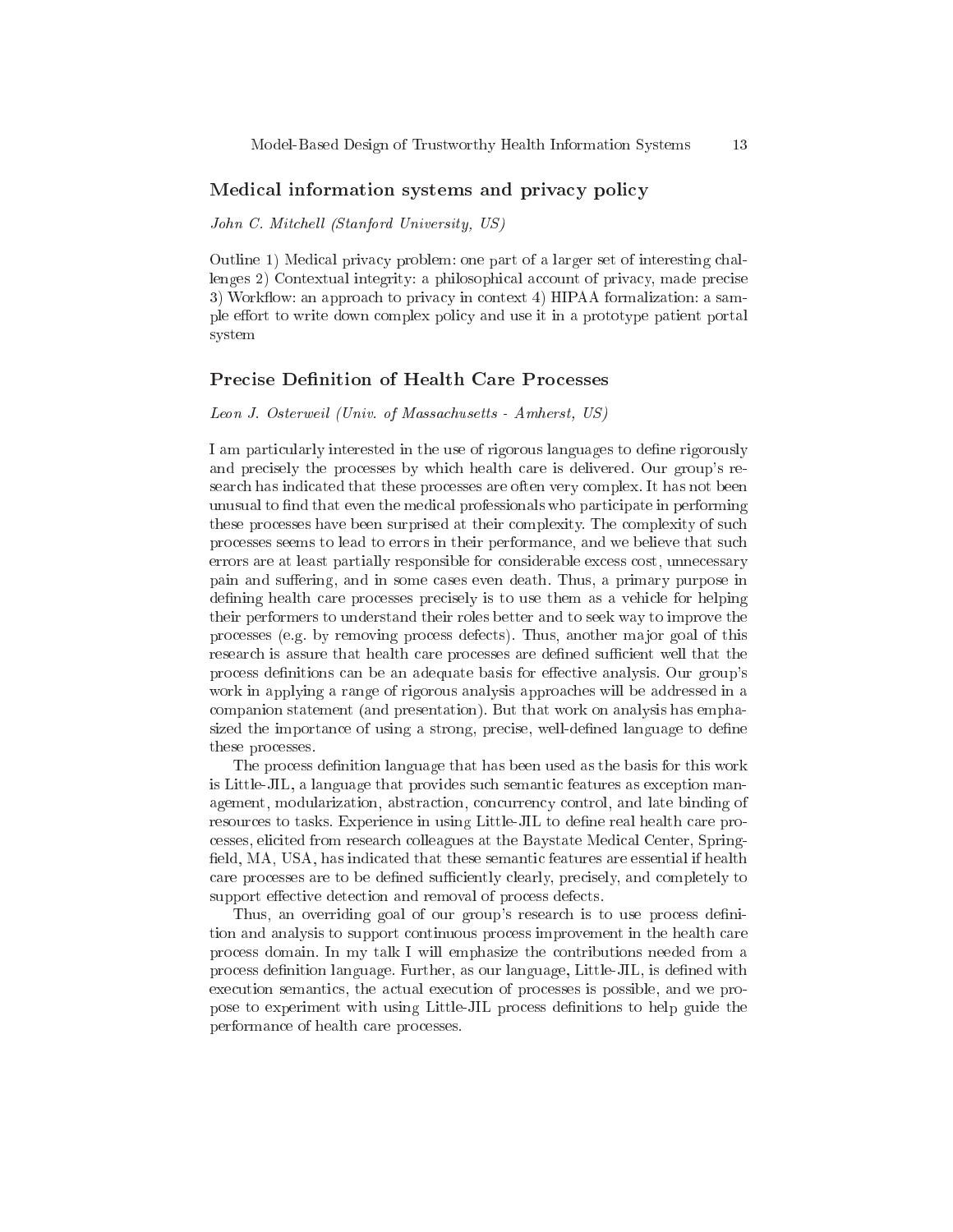In summary, our group's vision is to support health care with the execution of health care processes that have been rigorously defined, and iteratively improved through the removal of defects identified by the application of diverse forms of analysis.

### Trust in eHealth Pro
esses

#### Reinhard Pos
h (TU Graz, AT)

With eHealth we face basically the same assumptions as we have in other large Applications that include the general public. The most critical part is that trust and security is not the business of the actors in charge and therefore robust and mechanistic approaches are the only avenue for success. Not only the assumptions but also the building blocks like document security and robustness, identification for data protection and portal security and delivery of results, as well as archiving have the same character as with general administration. When it comes to facets like maternity payments or driving licenses the fields even overlap. Still we are far from benefiting from these synergies.

## Operational Models for Se
urity and Dependability in Electronic Health Systems

Roland Rieke , Fraunhofer SIT - Darmstadt

Security and privacy are critical aspects for the acceptance of emerging new complex technologies in the public sector, particularly the protection of personal health data is of utmost importan
e. In this talk four s
enarios are presented where operational models for security and dependability with relevance for application in electronic health systems have been developed and analysed. These s
enarios omprise,

- 1. a workflow and organisation based access control model for the management of medi
al re
ords in hospitals,
- 2. an architecture with protocols for provisioning and enforcement of security policies.
- 3. model based test case generation for the German electronic Health Card (eHC), Health Professional Card (HPC) and Se
urity Module Card (SMC) and their interplay,
- 4. a se
urity analysis of the German Health Card infrastru
ture and servi
es in particular the management services for the insurance master data.

Key priority in  $(1)$  is the inherent ambivalence between Privacy and Need to Know requirements for the processing of medical records. A compact visualisation of aspe
ts of su
h a system's behaviour and examples of properties that can be verified are given.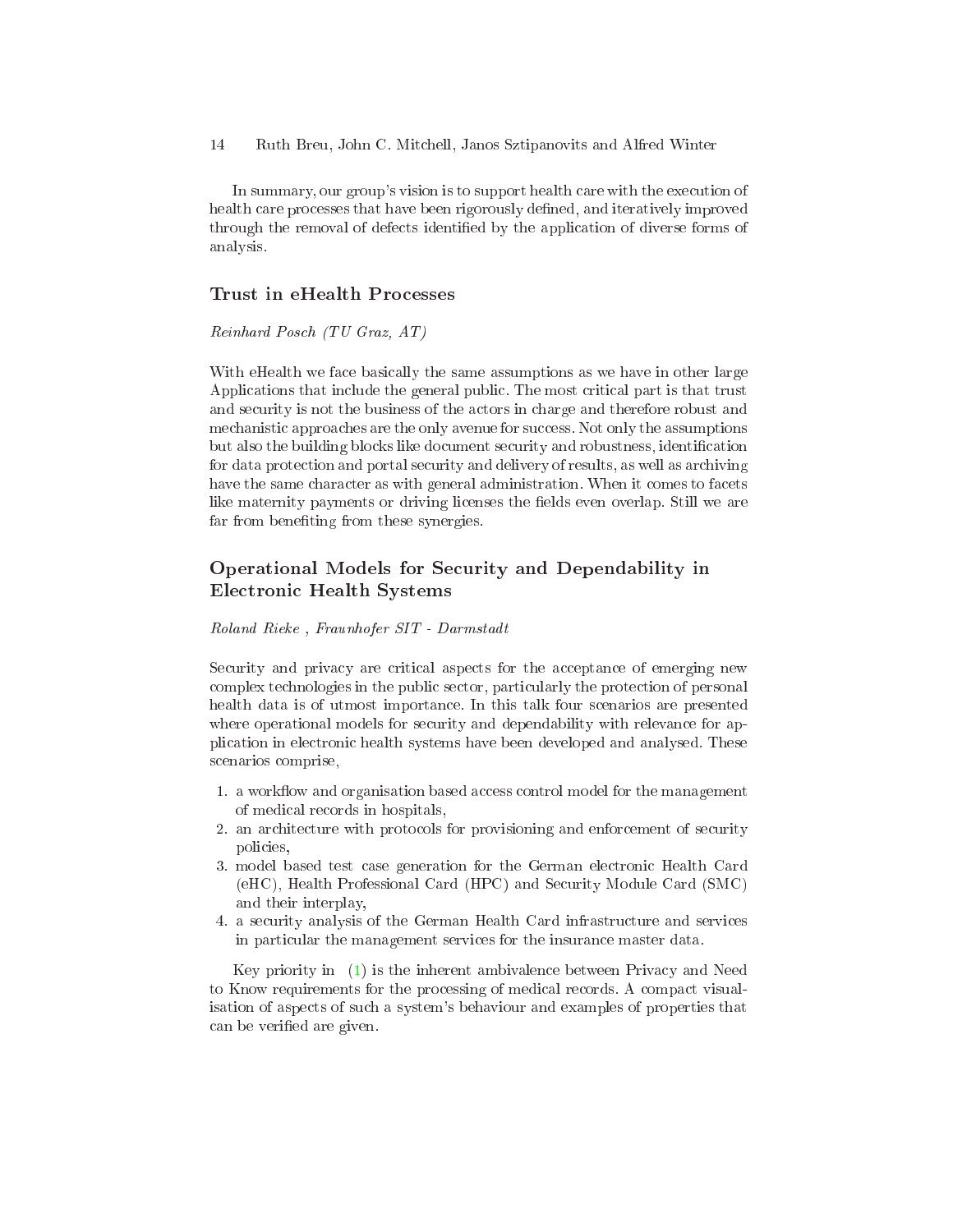Scenario [\(2\)](#page-14-1) is concerned with policy provisioning and enforcement. In a typical policy controlled system, a set of policy rules, posing restrictions on the system's behaviour, is used to enforce the required security objectives. Integration of policy validation into a policy based architecture was the main goal here.

Main topic in  $(3)$  $(3)$  is the compliance of an implementation with the specification. The implementation on the smartcards is measured for compliance to the specification via a suite of test case sequences that are generated from the model.

In  $(4)$  $(4)$  the specification of the security requirements and the specification of the security mechanisms was analysed. The use case oriented specification was transfered to an asyn
hronous model (using APA). In order to prove that the model correctly represents the specification in such complex systems it is very useful to derive ompa
t representations of omponent behaviour from global behaviour by omputation of adequate property preserving abstra
tions.

In the finite state model of scenario  $(4)$  $(4)$  the modelling of timers, counters and logging me
hanisms was riti
al for the s
alability of the model and the properties that can be verified. Modelling problems approached during the course of a
tion and open problems will be presented.

The operational finite state models of the scenarios above are based on Asynchronous Product Automata (APA), a flexible operational specification concept for ooperating systems. An APA onsists of a family of so alled elementary automata communicating by common components of their state (shared memory). A short coverage of the applied modelling and verification concepts and tools and of (te
hni
al) hallenges is also provided.

#### <span id="page-14-0"></span>Referen
es

- [1] Peters, J., Rieke, R., Rochaeli, T., Steinemann, B., Wolf, R.: A Holistic Approach to Security Policies - Policy Distribution with XACML over COPS. In: Proc. of the Second International Workshop on Views On Designing Complex Architectures (VODCA 2006). Volume 168., Elsevier (2007) 143-157
- <span id="page-14-1"></span>[2] Ochsenschläger, P., Rieke, R.: Abstraction Based Verification of a Parameterised Policy Controlled System. In: International Conference "Mathematical Methods, Models and Architectures for Computer Networks Security" (MMM-ACNS-7). Volume 1 of CCIS., Springer (2007) c Springer.
- <span id="page-14-2"></span>[3] Ochsenschläger, P., Rieke, R., Velikova, Z.: Die elektronische Krankenakte - Eine Sicherheitsstrategie. In: DACH Security 2008 - Bestandsaufnahme, Konzepte, Anwendungen, Perspektiven. (2008) 90-100
- <span id="page-14-3"></span>[4] Rieke, R.: Abstraction-based analysis of known and unknown vulnerabilities of critical information infrastructures. International Journal of System of Systems  $Engineering$  (IJSSE) 1 (2008) 59-77 Copyright: c 2008, InderScience.
- [5] Apel, C., Repp, J., Rieke, R., Steingruber, J.: Modellbasiertes Testen der deuts
hen Gesundheitskarten. In: DACH Se
urity 2007 - Bestandsaufnahme, Konzepte, An wendungen, Perspektiven. (2007) 338-346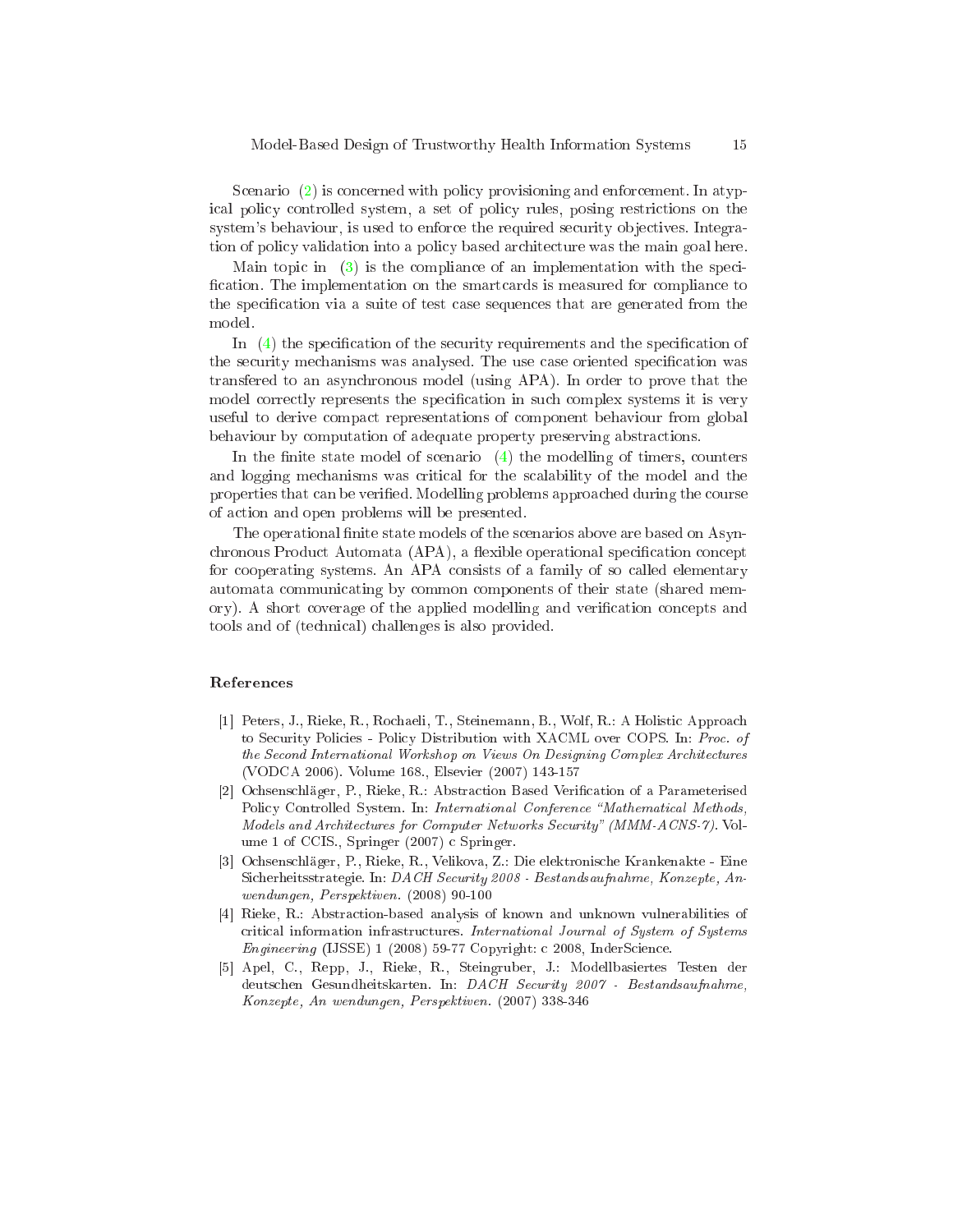### Collaborative Planning with Confidentiality

André Scedrov (University of Pennsylvania, US)

Scedrov's work with Kanovich and Rowe introduces a formal model of collaboration, which addresses confidentiality concerns. The authors draw on the notion of a plan which originates in the artifical intelligence literature. The current work uses data confidentiality policies to assess confidentiality in transition systems where actions have pre- and post- conditions of the same size. Under two natural notions of policy compliance, the work shows that it is decidable in polynomial space (PSPACE), and in principle fully automatable, to schedule a plan leading from a given initial state to a desired goal state while simultaneously deciding compliance with respect to the agents' confidentiality policies.

## Data Protection Requirements for setting up EHR Systems and the "Austria ELGA Policy"

Klaus Schindelwig (Tiroler Landeskrankenanstalten, AT)

EHR systems have the potential to achieve greater quality and security in medical information than the traditional forms of medical documentation. However, from a data protection point of view the fact has to be stressed that EHR systems additionally have the potential not only to process more personal data (e.g. in new contexts, or through aggregation) but also to make a patient's data more readily available to a wider circle of recipients than before. (ARTICLE 29 Data Protection Working Party, WP 131).

There are two basic models for access to patient data at trans-regional: On one side a uniform system of a single manufacturer for all involved communication parties and on the other side no uniform system, but mandatory uniform standards and uniform interfaces.

Independently of the models the question arises: Is there a common understanding, how data protection in such models should be realized?

The presentation will first discuss several activities of other countries in the EHR domain and analyze the legal requirements for introducing a EHR. Subsequently it will outline the current situation of the ELGA  $(=$  Austrian EHR) Policy.

## k-Anonymity Considered Harmful

Vitaly Shmatikov (University of Texas - Austin, US)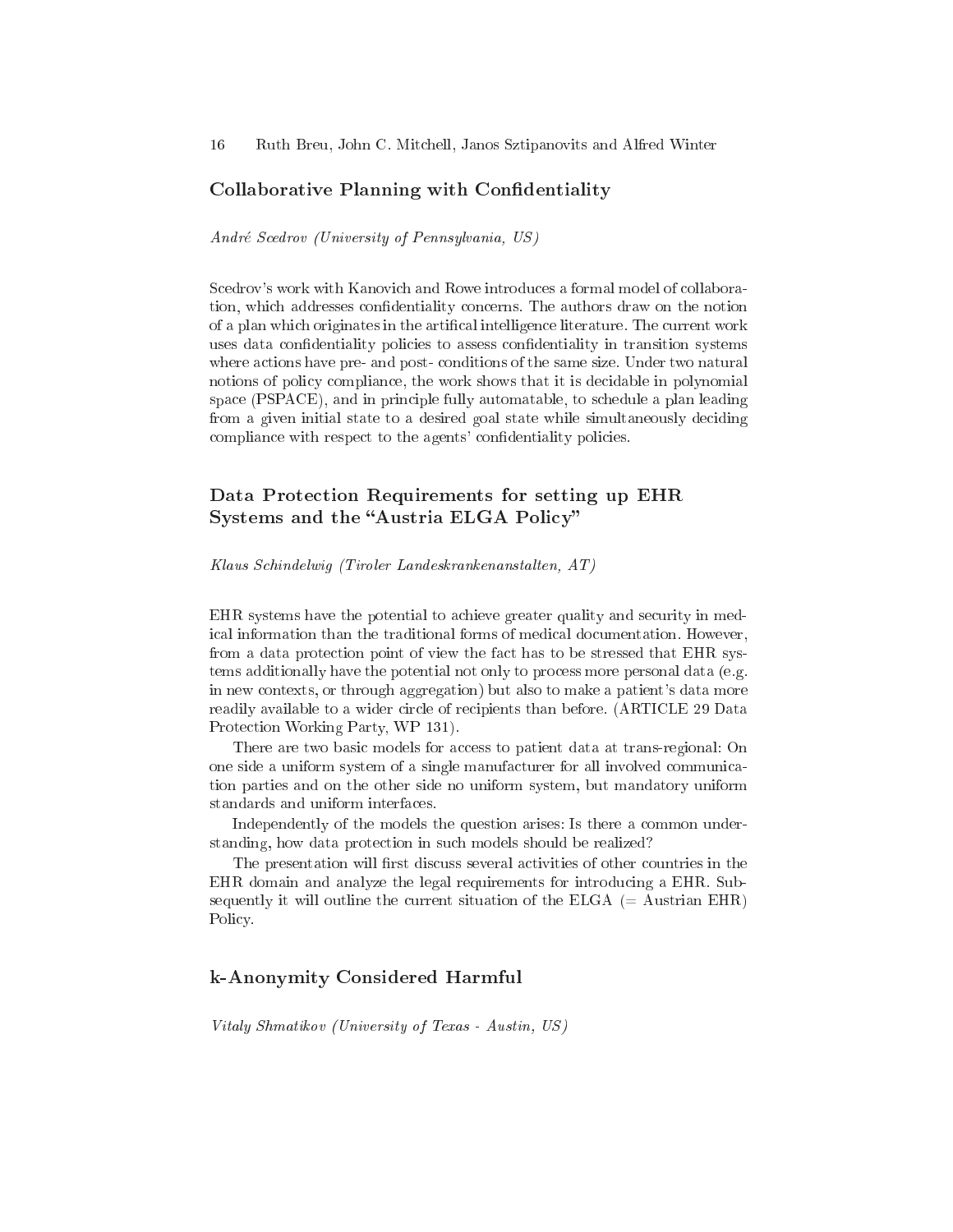$17$ 

K-anonymity and related methods based on generalization and suppression of the so called "quasi-identifiers" such as ZIP codes and birthdates are a popular technique for protecting privacy of databases containing records of specific individuals.

k-anonymity suffers from the number of limitations: it does not hide whether a given individual is in the database, does not prevent dis
losure of sensitive information about individuals, does not prote
t against atta
ks based on auxiliary knowledge, does not compose (i.e., multiple releases of the same database can lead to privacy breaches), and cannot be applied to high-dimensional data.

Nevertheless, if one assumes the extremely weakly adversarial model used in the k-anonymity literature, one may hope that k-anonymization offers some datamining benefits over trivial sanitization, which simply separates quasi-identifiers

Unfortunately, this is not the case. Using the same datasets from the UCI ma
hine learning repository as were used in previous resear
h on generalization and suppression, we show that privacy gains require almost complete destruction of the data-mining utility. In most ases, trivial sanitization provides equivalent utility and better privacy than k-anonymity, l-diversity, and similar methods based on generalization and suppression.

## An Approa
h for Dynami Risk Monitoring based on Key **Indicators**

#### Atle Refsdal and Ketil Stølen (SINTEF - Oslo, Norway)

Obtaining risk levels requires us to find likelihoods and consequences for the risks in question. This is often very hard. Furthermore, the values obtained may soon be outdated as the system under analysis or its environment hange. We propose an approach for dynamic risk monitoring based on measurable key indicators. As the assumed orresponden
e between indi
ators and risk levels is typi
ally based on sub je
tive judgments, the approa
h also in
ludes dynami monitoring of the degree of in
onsisten
y in the risk pi
ture, with the purpose of revealing weaknesses of the analysis.

The Challenge In order for a security risk analysis to serve its purpose, we need to trust that the risk levels obtained for the identified risks are (at least roughly) correct. This requires finding good answers to the following questions: 1) How likely is the unwanted incident in question to occur? 2) What is the consequence if this incident occurs? Unfortunately, in most cases the answers obtained from a risk analysis will provide a snapshot reflecting a single point in time. Hen
e, the risk values may soon be outdated as the system under analysis or its environment hange.

Moreover, finding correct likelihood and consequence values is often very hard. This is typically the case if we are analyzing a new system where historical data do not exist, or if the incident in question cannot easily be observed directly.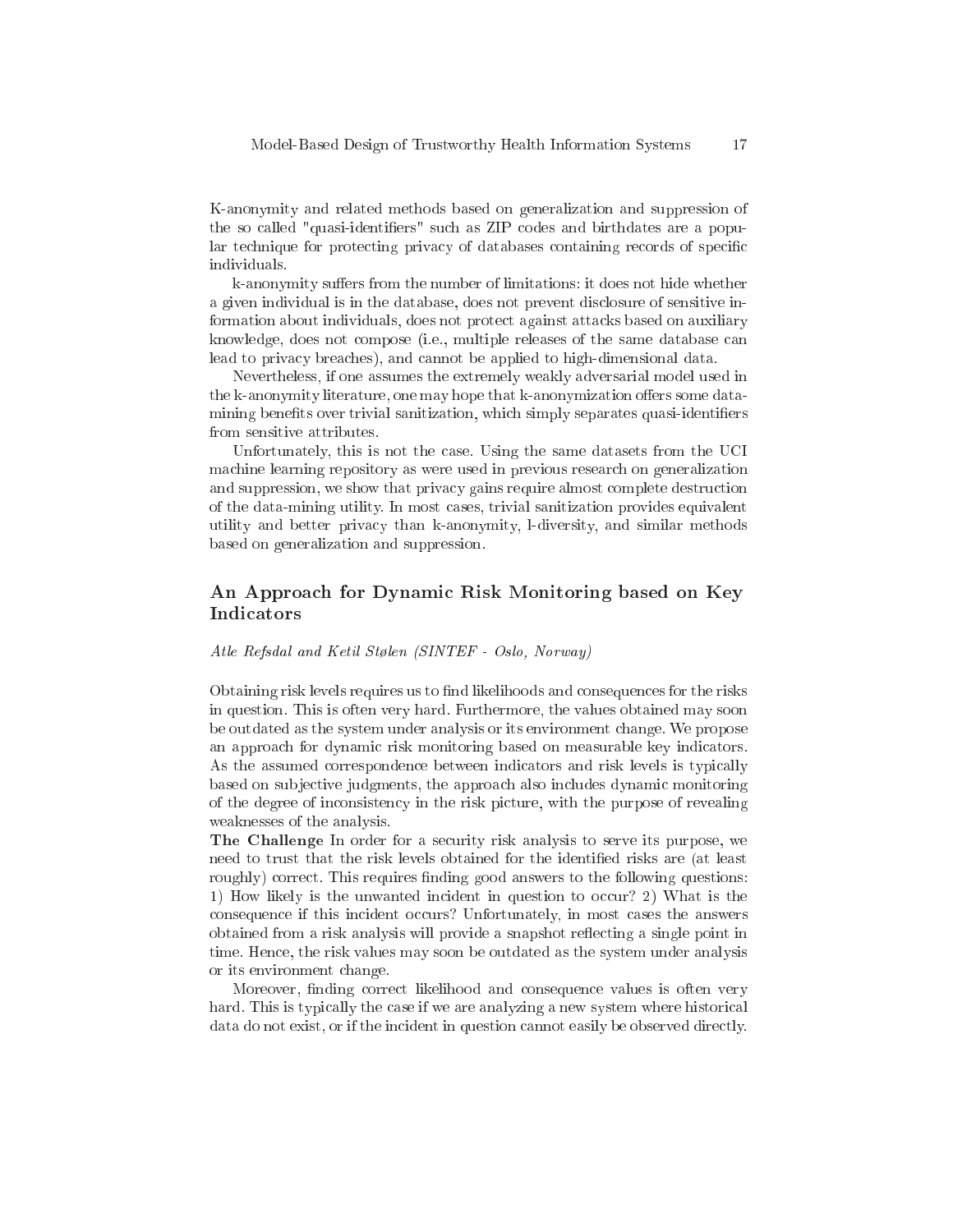We therefore need to seek ways of obtaining good estimates of likelihood and onsequen
e values. One way of doing this is to base the assessments on measurable indicators that are seen as relevant for the unwanted incident in question. For example, if we want to estimate the likelihood that an intruder accesses sensitive data by logging on to a omputer with the username and password of a legitimate user, it may be useful to know how many passwords have not been changed during the last three months and how many of the users do not comply with the company's password strength policy. If we are able to define likelihood, onsequen
e and risk levels as fun
tions from sets of indi
ators, we also ensure that risk levels can be updated automatically as soon as the indicators are updated, rather than representing a snapshot at a given point in time. However, defining functions from sets of indicators to risk levels is clearly very challenging, and will typically have to be done based on subjective expert judgments. It is therefore important to find ways of uncovering weaknesses of the analysis.

**The Proposed Approach** In  $(1)$  we propose an approach for providing a dynamic risk picture and for assessing to what degree we can be confident that the risk levels obtained are correct. A basic assumption of the approach is that an infrastructure is available for defining and monitoring the measurable indicators required. Providing such an infrastructure is an important goal for the project MASTER (see http://www.master-fp7.eu/), whi
h addresses the hallenge of managing assuran
e, se
urity and trust for servi
e-oriented systems. However, the approa
h we present is general in the sense that we just assume the availability of a palette of monitored indicators; the infrastructure required to obtain them is not onsidered.



<span id="page-17-0"></span>Fig. 1. Risk Monitor Modules.

Figure [1](#page-17-0) outlines our vision for a dynamic risk monitor defined on the top of some monitoring infrastructure. Our envisaged dynamic Risk Monitor consists of three modules as indicated in Figure [1.](#page-17-0) The "Dynamic Risk Picture" module allows the user to monitor the likelihood, onsequen
e, and risk values, thereby providing a more high-level view than the "Key Indicators" infrastructure. Values may be presented in graphi
al diagrams that show how threat s
enarios lead up to unwanted in
idents; likelihood values may be assigned to threat s
enarios as well as unwanted incidents. The values are obtained from functions for calculating likelihood and consequence values from sets of key indicators, as well as for calculating risk vlaues from likelihood and consequence values. These func